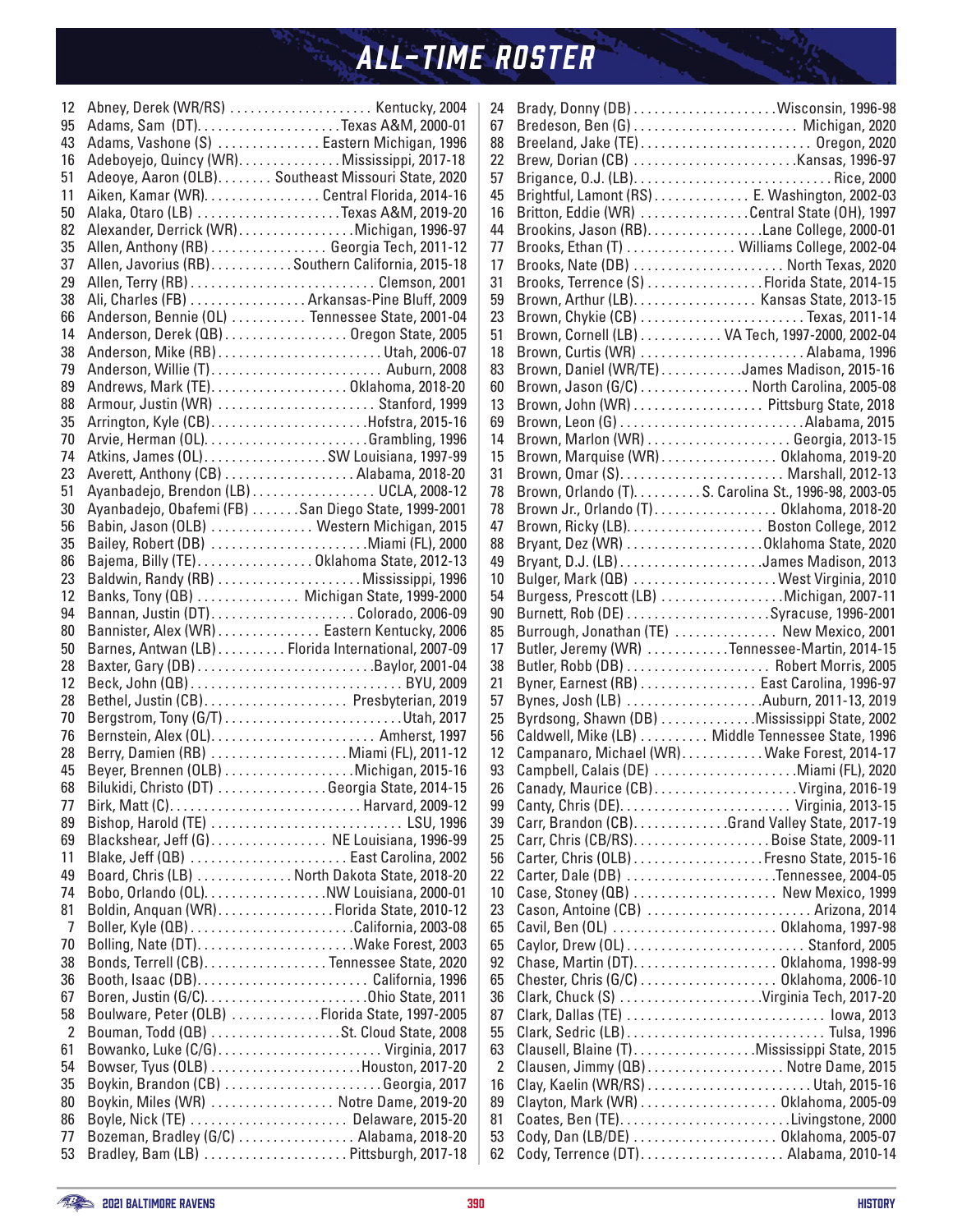| 34             | Collins, Alex (RB)  Arkansas, 2017-18             |  |
|----------------|---------------------------------------------------|--|
| 63             |                                                   |  |
| 49             | Collins, Ryan (TE) St. Thomas (MN), 1999          |  |
| 63             | Colon, Trystan (C) Missouri, 2020                 |  |
| 37             | Considine, Sean (S)  lowa, 2012                   |  |
| 72             | Cook, Damion (T) Bethune-Cookman, 2002-04         |  |
| 26             | Cook, Emanuel (S)  South Carolina, 2011-12        |  |
| 15             | Copper, Terrance (WR)  East Carolina, 2008        |  |
| 51             | Correa, Kamalei (LB) Boise State, 2016-17         |  |
| 23             | Cotton, Kenyon (FB)SW Louisiana, 1997-98          |  |
| 64             | Cousins, Oniel (G/T) UTEP, 2008-10                |  |
| 46             |                                                   |  |
| 15             | Crabtree, Michael (WR) Texas Tech, 2018           |  |
| 69             | Crawford, Aaron (DT) North Carolina, 2020         |  |
| 60             | Crecelius, Randin (G/T) Portland State, 2019      |  |
| 51             |                                                   |  |
| 84             | Culkin, Sean (TE)  Missouri, 2020                 |  |
| $\overline{7}$ |                                                   |  |
|                |                                                   |  |
| $\mathbf{1}$   |                                                   |  |
| 80             |                                                   |  |
| 72             | Dafney, Bernard (OL) Tennessee, 1997              |  |
| 91             | Dalton, Lional (DT) Eastern Michigan, 1998-2001   |  |
| 30             | Daniel, Eugene (CB). Louisiana State, 1997        |  |
| 31             |                                                   |  |
| 53             |                                                   |  |
| 30             | Daniels, P.J. (RB)  Georgia Tech, 2006-08         |  |
| 81             |                                                   |  |
| 81             | Darling, Devard (WR). Washington State, 2004-07   |  |
| 56             |                                                   |  |
| 86             |                                                   |  |
| 94             |                                                   |  |
| 39             |                                                   |  |
| 85             | DeLong, Greg (HB)North Carolina, 1999             |  |
| 47             |                                                   |  |
| 47             |                                                   |  |
| 60             | DeVries, Jed (OL)  Utah State, 1996               |  |
| 84             |                                                   |  |
| 8              | Dilfer, Trent (QB)Fresno State, 2000              |  |
| 87             | Dinkins, Darnell (TE) Pittsburgh, 2004-05         |  |
| 96             | Divens, Lamar (DT). Tennessee State, 2008-10      |  |
| 30             | Dixon, Kenneth (RB)  Louisana Tech, 2016-18       |  |
| 27             | Dobbins, J.K. (RB) Ohio State, 2020               |  |
| 70             | Donnal, Andrew (G/T)  lowa, 2017                  |  |
| 31             | Dorsey, Khalil (CB) Northern Arizona, 2020        |  |
| 17             | Doss, Tandon (WR)  Indiana, 2011-13               |  |
| 94             | Douglas, Marques (DL) Howard, 1999, 2001-04, 2008 |  |
| 36             | Dowden, Corey (DB) Grambling, 1996                |  |
| 38             | Draughn, Shaun (RB). North Carolina, 2013         |  |
|                |                                                   |  |
| 80             | Drew, Davon (TE) East Carolina, 2009-11           |  |
| 62             | Ducasse, Vladimir (G)  Massachusetts, 2016        |  |
| 58             |                                                   |  |
| 13             | Duvernay, Devin (WR)Texas, 2020                   |  |
| 40             | Edison, Pedro (TE) E. Tennessee State, 2000       |  |
| 93             | Edwards, Dwan (DE) 0regon State, 2004-09          |  |
| 35             | Edwards, Gus (RB)Rutgers, 2018-20                 |  |
| 70             |                                                   |  |
| 33             |                                                   |  |
| 59             |                                                   |  |
| 8              | Elling, Aaron (K) Wyoming, 2005                   |  |
| 32             | Elliott, DeShon (S)  Texas, 2018-20               |  |
| 71             | Ellis, Justin (DT) Louisiana Tech, 2019-20        |  |

| 72 |                                                    |
|----|----------------------------------------------------|
| 61 |                                                    |
| 71 | Eluemunor, Jermaine (G/T). Texas A&M, 2017-18      |
| 81 | Escobar, Gavin (TE)  San Diego State, 2017         |
| 85 | Ethridge, Ray (WR). Pasadena City, 1996-97         |
| 29 | Evans, Charles (FB)  Clark U. (Atl.), 1999-2000    |
| 83 |                                                    |
| 61 |                                                    |
| 45 | Ferguson, Jaylon (OLB). Louisiana Tech, 2019-20    |
| 16 | Figurs, Yamon (WR/RS) Kansas State, 2007-08        |
| 8  | Finnerty, Cullen (QB) Grand Valley State, 2007     |
| 98 |                                                    |
| 37 | Fitzhugh, Keith (S) Mississippi State, 2009        |
| 5  | Flacco, Joe (QB) Delaware, 2008-18                 |
| 70 |                                                    |
| 62 |                                                    |
| 71 |                                                    |
|    |                                                    |
| 78 |                                                    |
| 48 |                                                    |
| 29 | Forsett, Justin (RB) California, 2014-16           |
| 58 |                                                    |
| 91 |                                                    |
| 24 | Foxworth, Domonique (CB) Maryland, 2009-11         |
| 91 | Franklin, Aubrayo (DT). Tennessee, 2003-06         |
| 38 |                                                    |
| 97 | Frase, Paul (DE)  Syracuse, 1998                   |
| 94 | Frederick, Mike (DL)  Virginia, 1996-98            |
| 58 |                                                    |
| 26 | Fuller, Corey (CB/S) Florida State, 2003-04        |
| 71 | Gaither, Jared (T) Maryland, 2007-10               |
| 35 | Gardner, Carwell (FB) Louisville, 1996             |
| 32 |                                                    |
| 44 |                                                    |
| 40 | Gerard, K.J. (S) Northern Arizona, 2009            |
| 61 | Gibson, Gary (DT)Rutgers, 2005                     |
| 33 | Gilchrist, Marcus (S) Clemson, 2020                |
| 80 | Gillmore, Crockett (TE) Colorado State, 2014-17    |
| 13 | Givens, Chris (WR)Wake Forest, 2015                |
| 73 | Goad, Tim (DT) North Carolina, 1996                |
| 62 | Goeas, Leo (OL) Hawaii, 1997                       |
| 50 | Goganious, Keith (LB)  Penn State, 1996            |
| 56 | Gooden, Tavares (LB)  Miami (FL), 2008-10          |
| 76 | Gordon, Amon (DT)  Stanford, 2007                  |
| 85 |                                                    |
| 37 | Gorrer, Danny (DB). Texas A&M, 2011, 2014          |
| 66 | Gradkowski, Gino (C/G) Delaware, 2012-14           |
| 24 | Graham, Corey (CB)New Hampshire, 2012-13           |
| 34 |                                                    |
| 12 |                                                    |
| 84 | Grant, Janarion (WR/RS) Rutgers, 2018              |
| 63 | Grasu, Hroniss (G/C)  Oregon, 2018-19              |
| 18 | Grbac, Elvis (QB)  Michigan, 2001                  |
| 86 |                                                    |
|    |                                                    |
| 95 | Green, Howard (DT). Louisiana State, 2002          |
| 33 | Green, Justin (FB)  Montana, 2005-07               |
| 54 | Green, Roderick (LB) Central Missouri St., 2004-05 |
| 42 |                                                    |
| 97 | Gregg, Kelly (DT)  Oklahoma, 2000-10               |
| 59 | Greisen, Nick (LB) Wisconsin, 2007-08              |
| 3  | Griffin III, Robert (QB)  Baylor, 2018-20          |
| 66 | Grubbs, Ben (G) Auburn, 2007-11                    |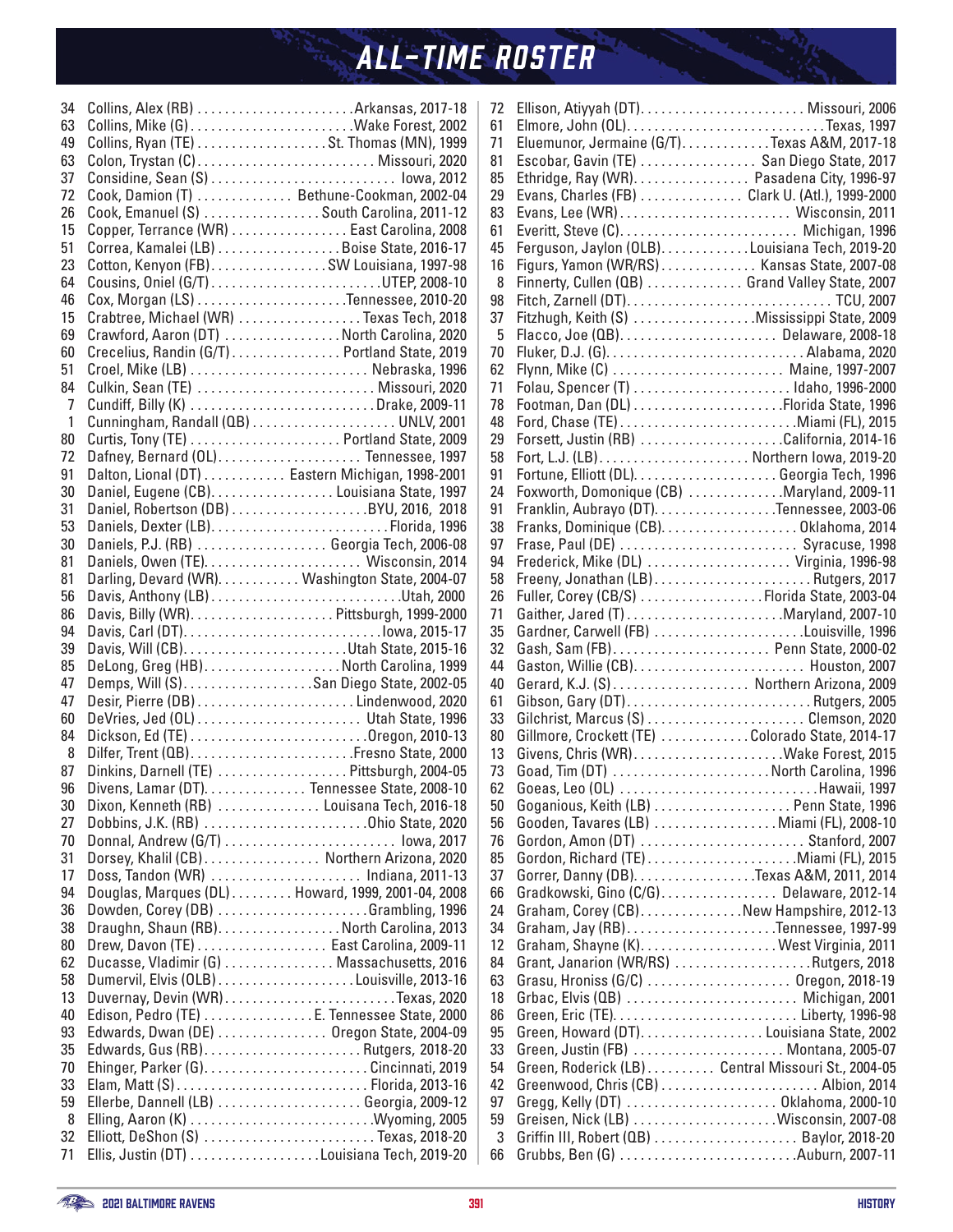| 65               | Gurode, Andre (G/C) Colorado, 2011                                          |  |
|------------------|-----------------------------------------------------------------------------|--|
| 93               | Guy, Lawrence (DE) Arizona State, 2014-16                                   |  |
| 62               | Hale, David (G/T)  Weber State, 2008-10                                     |  |
| 58               |                                                                             |  |
| 95               |                                                                             |  |
| 81               | Hambrick, Kenyon (WR) Alabama A&M, 2001                                     |  |
| 54               | Hamilton, Adrian (OLB) Prairie View A&M, 2012-13                            |  |
| 22               | Hamlin, Ken (S) Arkansas, 2010                                              |  |
| 4                | Harbaugh, Jim (QB) Michigan, 1998                                           |  |
| 70               | Harewood, Ramon (G/T) Morehouse, 2010-12                                    |  |
| 82               | Harper, Justin (WR) Virginia Tech, 2008-10                                  |  |
| 51               | Harris, Bernardo (LB)  North Carolina, 2002-03                              |  |
| 45               |                                                                             |  |
| 33               | Harris, Davontae (CB) Illinois State, 2020                                  |  |
| 67               |                                                                             |  |
| 40               |                                                                             |  |
| 48               |                                                                             |  |
| 56               | Hartwell, Edgerton (LB). Western Illinois, 2001-04                          |  |
| $\boldsymbol{6}$ | Hauschka, Steve (K) North Carolina State, 2008-09                           |  |
| 86               | Heap, Todd (TE)  Arizona State, 2001-10                                     |  |
| 70               | Hellestrae, Dale (LS)  Southern Methodist, 2001                             |  |
| 69               |                                                                             |  |
| 67               | Hernandez, Adam (OL)  Yale, 1998                                            |  |
| 20               | Herring, Kim (S)  Penn State, 1997-2000                                     |  |
| 14               | Hester Sr., Devin (WR/RS)  Miami, 2016                                      |  |
| 43               | Hill, Jaylen (CB) Jacksonville State, 2017-18                               |  |
| 43               | Hill, Justice (RB). Oklahoma State, 2019-20                                 |  |
| 33               | Hill III, Will (S) Florida, 2014-15                                         |  |
| 33               | Hoard, Leroy (RB) Michigan, 1996                                            |  |
| 66               |                                                                             |  |
| 33               | Holmes, Priest (RB) Texas, 1997-2000                                        |  |
| 15               | Horsey, Albert (WR)Delaware State, 2001                                     |  |
| 70               |                                                                             |  |
| 84               | Houshmandzadeh, T.J. (WR)  Oregon State, 2010                               |  |
| 77               | Howard, Austin (T). Northern Iowa, 2017                                     |  |
| 66               |                                                                             |  |
| 42               |                                                                             |  |
| 29               | Huff, Michael (S) Texas, 2013                                               |  |
| 33               | Hughley, Delvin (CB)  Jacksonville State, 2001                              |  |
| 44               | Humphrey, Marlon (CB)  Alabama, 2017-20                                     |  |
| 23               |                                                                             |  |
| 23               | Hunter, Earnest (RB)  SE Oklahoma, 1996                                     |  |
| 84               | Hunter, Javin (WR) Notre Dame, 2002-03                                      |  |
| $\overline{2}$   |                                                                             |  |
| 81<br>74         | Hurst, Hayden (TE). South Carolina, 2018-19                                 |  |
|                  | Hurst, James (G/T) North Carolina, 2014-19                                  |  |
| 80<br>32         | Hymes, Randy (WR)Grambling State, 2002-05                                   |  |
| 21               | Ihedigbo, James (S) Massachusetts, 2012-13                                  |  |
|                  | Ingram II, Mark (RB) Alabama, 2019-20                                       |  |
| 64<br>87         | Isaia, Sale (G)  UCLA, 1996-98                                              |  |
| 35               | Ismail, Qadry (WR)Syracuse, 1999-2001<br>Ivy, Corey (CB)  Oklahoma, 2006-09 |  |
| 29               |                                                                             |  |
| 33               |                                                                             |  |
|                  | Jackson, Bennett (S). Notre Dame, 2019                                      |  |
| 50<br>8          | Jackson, Brad (LB)  Cincinnati, 1998-2001                                   |  |
| 81               | Jackson, Michael (WR) Southern Miss., 1996-98                               |  |
| 39               | Jacobs, Tramain (CB) Texas A&M, 2014                                        |  |
| 54               |                                                                             |  |
| 25               |                                                                             |  |
| 38               | Jean-Baptiste, Stanley (CB). Nebraska, 2017-18                              |  |
|                  |                                                                             |  |

| 23 | Jefferson, Tony (S) Oklahoma, 2017-19                |
|----|------------------------------------------------------|
| 6  |                                                      |
| 66 | Jensen, Ryan (G/C) Colorado State-Pueblo, 2013-17    |
| 99 | Jernigan, Timmy (DT). Florida State, 2014-16         |
| 39 | Johnson, Chris (CB)Louisville, 2012                  |
| 55 | Johnson, J.R. (LB)  Syracuse, 2002                   |
| 95 | Johnson, Jarret (LB/DE) Alabama, 2003-11             |
| 62 |                                                      |
| 85 | Johnson, Kevin (WR) Syracuse, 2004                   |
| 83 | Johnson, Patrick (WR) Oregon, 1998-2001, 2004-05     |
| 83 | Johnson, Ron (WR) Minnesota, 2002-03                 |
| 58 | Johnson, Steven (LB)  Kansas, 2017                   |
| 50 | Johnson, Tim (LB). Youngstown State, 2001, 06        |
| 58 | Jones, Alvin (LB)  UTEP, 2019                        |
| 97 |                                                      |
| 27 | Jones, Cyrus (CB/RS)  Alabama, 2018-19               |
| 56 | Jones, Edgar (LB/TE) SE Missouri State, 2007-11      |
| 12 | Jones, Jacoby (WR/RS) Lane College, 2012-14          |
| 97 | Jones, James (DL) Northern Iowa, 1996-98             |
| 88 |                                                      |
| 31 | Jones, Rondell (S) North Carolina, 1997              |
| 82 | Jones, Terry (TE)  Alabama, 2002-05                  |
| 66 | Jones, Tony (T) Western Carolina, 1996               |
| 78 | Joseph, Dieugot (T)  Florida International, 2017     |
| 99 | Judon, Matthew (OLB) Grand Valley State, 2016-20     |
| 44 | Juszczyk, Kyle (FB) Harvard, 2013-16                 |
| 92 |                                                      |
|    | Kamalu, Ufomba (DE) Miami (FL), 2019                 |
| 70 |                                                      |
| 92 | Kaufusi, Bronson (DE)  BYU, 2016-17                  |
| 96 | Kemoeatu, Ma'ake (DT) Utah, 2002-05, 2012            |
| 12 |                                                      |
| 88 | Kinchen, Brian (TE)  Louisiana State, 1996-98        |
| 94 |                                                      |
| 34 |                                                      |
| 4  | Koch, Sam (P)  Nebraska, 2006-20                     |
| 60 | Kooistra, Scott (G/T) North Carolina State, 2010     |
| 57 | Kopp, Jeff (LB)  USC, 1998-99                        |
| 74 | Kracalik, Mike (T)San Diego State, 2006-08           |
| 99 |                                                      |
| 60 | Kublanow, Brandon (C)  Georgia, 2017                 |
| 47 |                                                      |
| 37 |                                                      |
| 26 | Landry, Dawan (S) Georgia Tech, 2006-10              |
| 38 | Langford, Jeremy (RB)  Michigan State, 2017          |
| 38 | Langham, Antonio (DB). Alabama, 1996-97              |
| 17 | Lasley, Jordan (WR) UCLA, 2018                       |
| 32 | Lawrence, Matt (RB) Massachusetts, 2009-11           |
| 44 | Leach, Vonta (FB) East Carolina, 2011-13             |
| 82 | LeBel, Harper (TE) Colorado State, 1998              |
| 36 |                                                      |
| 41 | Levine Sr., Anthony (DB/LB) Tennessee State, 2012-20 |
| 79 |                                                      |
| 72 | Lewis, Alex (G/T)  Nebraska, 2016-18                 |
| 31 | Lewis, Jamal (RB) Tennessee, 2000-06                 |
| 84 | Lewis, Jermaine (WR)Maryland, 1996-2001              |
| 23 | Lewis, Kendrick (S) Mississippi, 2015-16             |
| 52 |                                                      |
| 31 | Lewis-Harris, Chris (CB)  Chattanooga, 2016          |
| 95 | Lewis-Moore, Kapron (DE) Notre Dame, 2013-15         |
| 61 | Lindsay, Everett (OL)  Mississippi, 1999             |
| 5  | Lloyd, Rhys (K)  Minnesota, 2007                     |
|    |                                                      |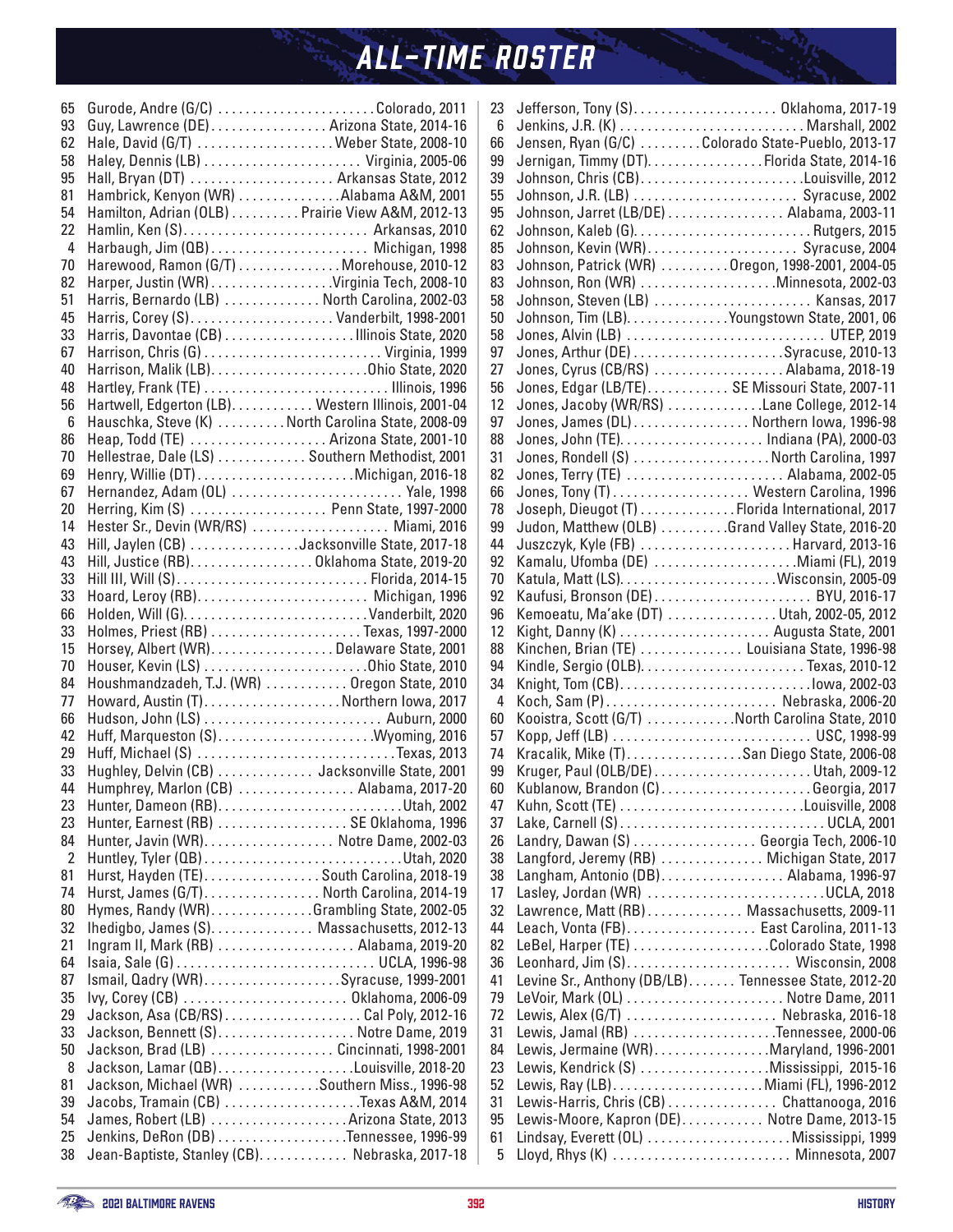| 50             | Lopez, Nicholas (LB) Texas Southern, 1997                 |
|----------------|-----------------------------------------------------------|
| 59             |                                                           |
| 35             |                                                           |
| 6              | Lucas, Ray (QB) Rutgers, 2003                             |
| 39             | Luchey, Nick (FB)Miami (FL), 2006                         |
| 49             | Luckett, Cavellis (LB) Middle Tennessee State, 2016       |
| 95             |                                                           |
| 29             |                                                           |
| 18             |                                                           |
| 94             | Mack, Daylon (DT)Texas A&M, 2019                          |
| 92             |                                                           |
| 59             | Maese, Joe (LS) New Mexico, 2001-04                       |
| 30             | Magee, Terrence (RB). Louisiana State, 2015               |
| 15             |                                                           |
| 37             |                                                           |
| 29             |                                                           |
| 85             | Mason, Derrick (WR). Michigan State, 2005-10              |
|                |                                                           |
| 13             |                                                           |
| 72             |                                                           |
| 17             |                                                           |
| 88             | Mayle, Vince (WR/TE) Washington State, 2016-17            |
| 58             | McAdoo, Michael (OLB) North Carolina, 2011-12             |
| 21             | McAlister, Chris (CB) Arizona, 1999-2008                  |
| 98             | McBean, Ryan (DT) Oklahoma State, 2012                    |
| 37             | McCann, Bryan (CB) Southern Methodist, 2010-11            |
| 53             | McClain, Jameel (LB) Syracuse, 2008-13                    |
| 33             | McClain, Le'Ron (FB) Alabama, 2007-10                     |
| 50             | McClellan, Albert (LB) Marshall, 2011-18                  |
| 54             | McCloud, Tyrus (LB) Louisville, 1997-98                   |
| 33             | McRae, Tony (CB)  North Carolina A&T, 2017                |
| 99             | McCrary, Michael (DE)  Wake Forest, 1997-2002             |
| 58             |                                                           |
| 47             | McDermott, Kevin (LS) UCLA, 2014                          |
| 23             | McGahee, Willis (RB)  Miami (FL), 2007-10                 |
| 38             |                                                           |
| 91             | McKinney, Brandon (DT)  Michigan State, 2008-11           |
| 78             | McKinnie, Bryant (T) Miami (FL), 2011-13                  |
| 9              | McNair, Steve (QB) Alcorn State, 2006-07                  |
| 90             | McPhee, Pernell (OLB) Mississippi State, 2011-14, 2019-20 |
| $\overline{7}$ | McSorley, Trace (QB)  Penn State, 2019-20                 |
| 56             | Means, Steven (DE) Buffalo, 2014                          |
| 65             | Mekari, Patrick (G/C)California, 2019-20                  |
| 13             | Mellette, Aaron (WR)  Elon, 2013                          |
| 38             | Melvin, Rashaan (CB) Northern Illinois, 2014-15           |
| 21             | Metcalf, Eric (RB)Texas, 1996-98                          |
| 36             | Miles, Jeromy (S) Massachusetts, 2013-14                  |
| 30             |                                                           |
|                | Miller, Prince (CB)  Georgia, 2010                        |
| 97             | Missouri, Dwayne (DE) Northwestern, 2001                  |
| 42             | Mitchell, Anthony (DB) Tuskegee, 1999-2002                |
| 60             | Mitchell, Jeff (C)Florida, 1997-2000                      |
| 19             | Mitchell, Scott (QB)Utah, 1999                            |
| 79             | Moll, Tony (G/T)  Nevada, 2009-10                         |
| 60             | Monroe, Eugene (T) Virginia, 2013-15                      |
| 9              | Montgomery, Greg (P) Michigan State, 1996-97              |
| 88             | Montgomery, Ty (WR/RB)Stanford, 2018                      |
| 10             | Moore, Chris (WR/RS)Cincinnati, 2016-20                   |
| 84             | Moore, Clarence (WR) Northern Arizona, 2004-06            |
| 60             | Moore, Nick (LS) Georgia, 2020                            |
| 27             | Moore, Stevon (S)  Mississippi, 1996-99                   |
| 16             |                                                           |
| 33             | Morris, Byron "Bam" (RB)  Texas Tech, 1996-97             |
|                |                                                           |

| 33       | Morrow, Harold (FB) Auburn, 2003-04              |
|----------|--------------------------------------------------|
| 57       | Mosley, C.J. (LB)  Alabama, 2014-18              |
| 43       | Mostert, Raheem (RB/RS)  Purdue, 2015            |
| 27       | Mouton, Cash (CB).  Louisiana-Monroe, 2005       |
| 34       | Mughelli, Ovie (FB). Wake Forest, 2003-06        |
| 64       |                                                  |
| 16       | Murphy, Nick (P)  Arizona State, 2004            |
| 43       | Nakamura, Haruki (S)  Cincinnati, 2008-11        |
| 11       | Nash, Marcus (WR)Tennessee, 1999-2000            |
| 42       |                                                  |
| 63       | Ndukwe, Ikechuku (G). Northwestern, 2006-07      |
| 6        | Nedney, Joe (K)  San Jose State, 1999            |
| 56       | Nelson, Jim (LB) Penn State, 2005                |
| 67       | Nembot, Stephane (T)Colorado, 2016-17            |
| 67       | Neujahr, Quentin (C)  Kansas State, 1996-97      |
| 92       |                                                  |
| 91       | Ngakoue, Yannick (DE)  Maryland, 2020            |
| 82       | Nordin, Jake (TE)  Northern Illinois, 2007       |
| 42       | Norton, Zach (CB) Cincinnati, 2004-05            |
|          |                                                  |
| 95       |                                                  |
| 89       |                                                  |
| 87       | Ogden, Jeff (WR) Eastern Washington, 2002        |
| 75       | Ogden, Jonathan (T)  UCLA, 1996-2007             |
| 25       | Oglesby, Evan (CB). North Alabama, 2005-06, 2008 |
| 74       | Oher, Michael (T)  Mississippi, 2009-13          |
| 56       | Olsavsky, Jerry (LB)Pittsburgh, 1998             |
| 48       | Onwuasor, Patrick (LB) Portland State, 2016-19   |
| 54       | Orr, Zachary (LB)  North Texas, 2014-16          |
| 72       | Osemele, Kelechi (G/T)  lowa State, 2012-15      |
| 6        | Otis, Scott (QB) Glenville St. (WV), 1996        |
| 72       |                                                  |
| 91       | Parker, Riddick (DE) North Carolina, 2002-03     |
| 34       |                                                  |
| 30       | Paschal, Marcus (S)  lowa, 2009                  |
| 79       | Pashos, Tony (T) Illinois, 2003-06               |
| 59       | Payne, Rod (C)  Michigan, 2000                   |
| 96       | Peko Sr., Domata (DT) Michigan State, 2019       |
| 11       | Perriman, Breshad (WR)Central Florida, 2015-17   |
| 25       | Perryman, Raymond (S)  Northern Arizona, 2002    |
| 24       | Peters, Marcus (CB)  Washington, 2019-20         |
| 53       |                                                  |
| 24       |                                                  |
| 58       | Phillips, Jason (LB)  TCU, 2009-11               |
| 74       | Phillips, Tyre (G/T) Mississippi State, 2020     |
| 81       | Pierce, Aaron (TE)  Washington, 1999             |
| 30       |                                                  |
| 97       |                                                  |
| 88       | Pitta, Dennis (TE)  BYU, 2010-16                 |
| 24       | Pittman, David (CB)  Northwestern State, 2006-07 |
| 98       | Pleasant, Anthony (DE)Tennessee State, 1996      |
| 43       | Poindexter, Anthony (S)  Virginia, 1999-2000     |
| 31       | Pollard, Bernard (S)Purdue, 2011-12              |
|          |                                                  |
| 50       |                                                  |
| 24       | Porter, Alvin (DB) Oklahoma State, 2001-02       |
| 42       | Potts, Roosevelt (FB) NE Louisiana, 1998         |
| 76       |                                                  |
| 59       |                                                  |
|          |                                                  |
| 72       | Powers, Ben (G) Oklahoma, 2019-20                |
| 26       | Powers, Jerraud (CB)  Auburn, 2016               |
| 27<br>61 |                                                  |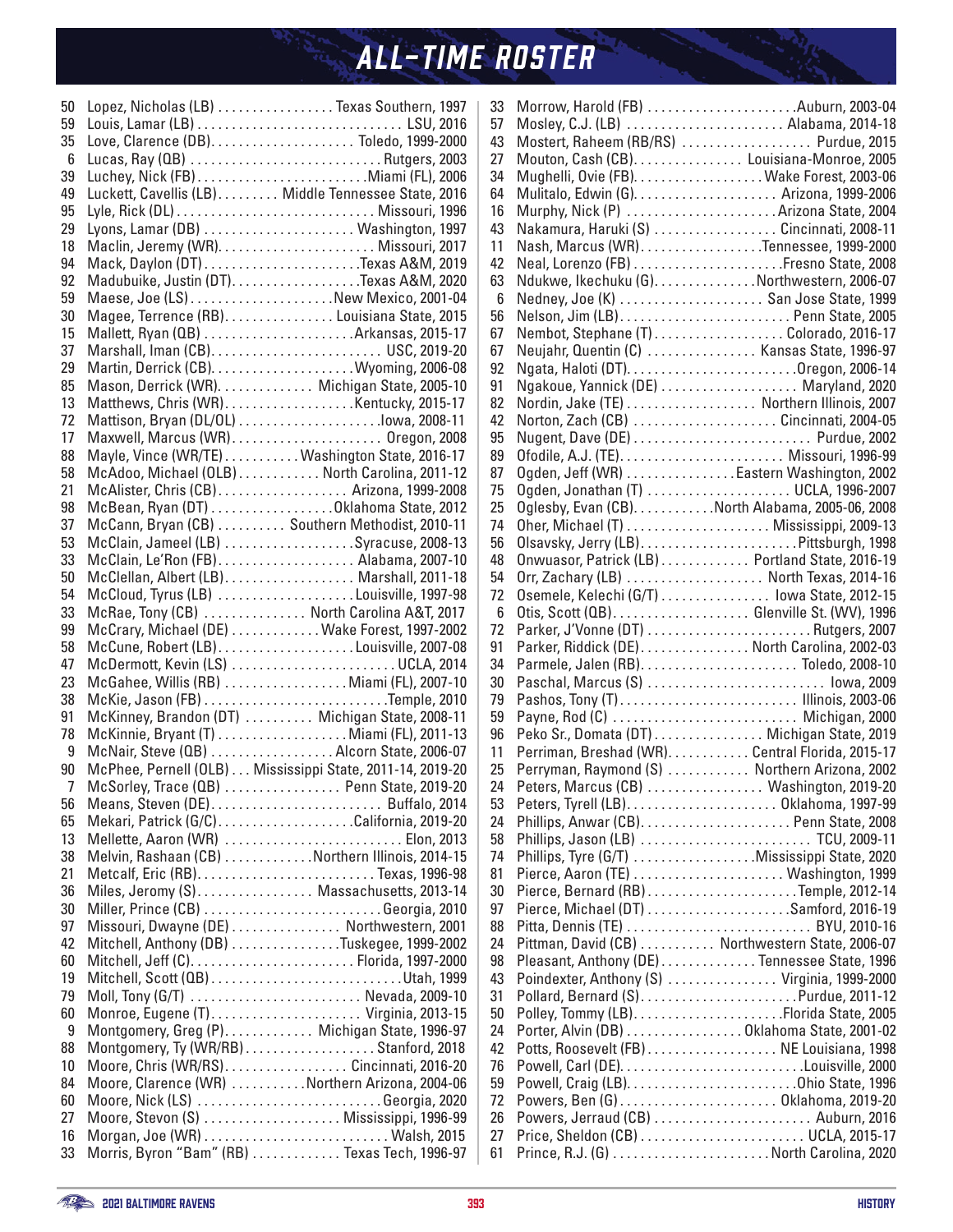| 11                   | Proche II, James (WR)  Southern Methodist, 2020    |
|----------------------|----------------------------------------------------|
| 27                   | Prude, Ronnie (CB)  Louisiana State, 2006-07       |
| 90                   |                                                    |
| 80                   |                                                    |
| 48                   | Queen, Patrick (LB)  Louisiana State, 2020         |
| 61                   | Rabach, Casey (C/G) Wisconsin, 2001-04             |
| 67                   | Rackley, Will (G)Lehigh, 2014                      |
| 31                   | Rainey, Bobby (RB)  Western Kentucky, 2012, 2017   |
| 93                   | Redding, Cory (DE)Texas, 2010-11                   |
| $\overline{7}$       |                                                    |
| 33                   | Redmon, Tellis (RB)  Minnesota, 2002               |
| 16                   |                                                    |
| 20                   |                                                    |
| 76                   | Reid, Jah (G/T)  Central Florida, 2011-14          |
| 85                   | Reisner, Allen (TE)  lowa, 2015                    |
|                      |                                                    |
| 77<br>$\overline{7}$ | Reitz, Joe (T)  Western Michigan, 2008             |
|                      | Renner, Bryn (QB) North Carolina, 2015             |
| 86                   |                                                    |
| 81                   | Reynolds, Keenan (WR/RS)  Navy, 2016               |
| 79                   | Reynolds, Micajah (DT). Michigan State, 2015       |
| 32                   |                                                    |
| 39                   | Ricard, Alan (FB)  NE Louisiana, 2000-05           |
| 42                   | Ricard, Patrick (FB/DL)  Maine, 2017-20            |
| 27                   |                                                    |
| 28                   | Richards, Jordan (S)  Stanford, 2019-20            |
| 5                    | Richardson, Kyle (P)  Arkansas State, 1998-2001    |
| 14                   | Richardson, Wally (QB). Penn State, 1997-98        |
| 9                    | Richey, Wade (K)  Louisiana State, 2003-04         |
| 69                   | Rimpf, Brian (G)  East Carolina, 2004-06           |
| 97                   | Rivers, Chauncey (OLB) Mississippi State, 2020     |
| 11                   | Roberts, Seth (WR) West Alabama, 2019              |
| 30                   | Robertson, Rob (FB) Northwestern State (LA), 1998  |
| 61                   | Robinson, Kareem (DE) Tenn.-Chattanooga, 1998      |
| 87                   | Robinson, Marcus (WR) South Carolina, 2003         |
| 76                   | Rodgers, Jake (T)Eastern Washington, 2020          |
| 69                   | Rodgers, Stefan (G/T)  Lambuth, 2010               |
| 83                   | Roe, James (WR)  Norfolk State, 1996-98            |
| 38                   |                                                    |
| 22                   | Rolle, Samari (CB) Florida State, 2005-09          |
| 38                   | Ross, Aaron (CB) Texas, 2014                       |
| 40                   |                                                    |
| 10                   | Ross, Jeremy (WR) California, 2015                 |
| 95                   | Salave'a, Joe (DT)  Arizona, 2003                  |
| 36                   | Sams, B.J. (DB/RS)  McNeese State, 2004-07         |
|                      |                                                    |
| 67                   | Sanders, Daniel (G/C) Colorado, 2010               |
| 37                   | Sanders, Deion (CB) Florida State, 2004-05         |
| 81                   |                                                    |
| 42                   | Sapp, Gerome (S) Notre Dame, 2003, 2006-07         |
| 80                   |                                                    |
| 48                   | Scales, Patrick (LS)  Utah State, 2014             |
| 8                    |                                                    |
| 57                   |                                                    |
| 34                   | Scott, Bernard (RB) Abilene Christian, 2013        |
| 12                   | Scott, Jaleel (WR)  New Mexico State, 2018-19      |
| 72                   |                                                    |
| 93                   | Sears, Corey (DL) Mississippi State, 1996          |
| 64                   |                                                    |
| 76                   | Shakir, Maurquice (G) Middle Tennessee State, 2017 |
| 82                   | Sharpe, Shannon (TE) Savannah State, 2000-01       |
| 55                   | Sharper, Jamie (LB) Virginia, 1997-2001            |
| 68                   | Shipley, A.Q. (G/C)  Penn State, 2013              |

| 95             |                                                                                 |
|----------------|---------------------------------------------------------------------------------|
| 87             | Singleton, Nate (WR). Grambling State, 1997                                     |
| 65             | Siragusa, Nico (G)  San Diego State, 2017                                       |
| 98             | Siragusa, Tony (DT) Pittsburgh, 1997-2001                                       |
|                |                                                                                 |
| 94             |                                                                                 |
| 68             | Skura, Matt (C/G) Duke, 2017-20                                                 |
| 69             | Slaughter, Chad (T) Alcorn State, 2008                                          |
| 53             | Slaughter, T.J. (LB). So. Mississippi, 2003-04                                  |
| 76             |                                                                                 |
| 51             |                                                                                 |
| 96             | Smith, Fernando (DE). Jackson State, 1999                                       |
| 22             |                                                                                 |
| 73             | Smith, Lawrence (T). Tennessee State, 2002                                      |
| 82             |                                                                                 |
| 11             | Smith, Marcus (WR) New Mexico, 2008-10                                          |
| 51             | Smith, Mike (LB) Texas Tech, 2005-07                                            |
| 32             | Smith, Musa (RB)  Georgia, 2003-07                                              |
| 82             |                                                                                 |
| 88             |                                                                                 |
| 10             | Smith, Troy (QB) Ohio State, 2007-09                                            |
| 90             | Smith, Za'Darius (OLB) Kentucky, 2015-18                                        |
| 89             | Smith Sr., Steve (WR) Utah, 2014-16                                             |
| 46             | Smithson, Fish (DB)  Kansas, 2019                                               |
| 83             | Snead IV, Willie (WR/RS)  Ball State, 2018-20                                   |
| 43             |                                                                                 |
| 96             | Spears, Marcus (DE)Louisiana State, 2013                                        |
|                |                                                                                 |
| 18             | Stallworth, Donté (WR)  Tennessee, 2010                                         |
| 79             | Stanley, Ronnie (T). Notre Dame, 2016-20                                        |
| 14             | St. Pierre, Brian (QB). Boston College, 2005                                    |
| 11             | Stark, Jon (QB) Trinity International, 1996                                     |
| 22             |                                                                                 |
| 41             | Staten, Ralph (S)  Alabama, 1997-98                                             |
| 24             | Stewart, Darian (S) South Carolina, 2014                                        |
| 10             | Stewart, Kordell (QB) Colorado, 2004-05                                         |
| 56             |                                                                                 |
| 80             | Stokley, Brandon (WR) SW Louisiana, 1999-2002, 2013                             |
| 39             | Stone, Daren (S) Maine, 2008                                                    |
| 26             |                                                                                 |
| 3              | Stover, Matt (PK) Louisiana Tech, 1996-2008                                     |
| 11             |                                                                                 |
| 55             | Suggs, Terrell (OLB). Arizona State, 2003-18                                    |
| 84             | Supernaw, Phillip (TE)Ouachita Baptist, 2014                                    |
| 54             |                                                                                 |
| 70             | Swayne, Harry (T)  Rutgers, 1999-2000                                           |
| 88             | Sypniewski, Quinn (TE) Colorado, 2006-09                                        |
| 63             | Szalay, Thatcher (C)Montana, 2005                                               |
| 98             |                                                                                 |
| 34             | Taliaferro, Lorenzo (RB)  Coastal Carolina, 2014-16                             |
| 22             | Tate, Robert (CB) Cincinnati, 2002                                              |
| 29             |                                                                                 |
| 92             |                                                                                 |
| 54             |                                                                                 |
| 89             |                                                                                 |
| $\overline{2}$ | Taylor, Tyrod (QB)Virginia Tech, 2011-14                                        |
| 78             |                                                                                 |
| 12             | Terry, Adam (T) Syracuse, 2005-09<br>Testaverde, Vinny (QB) Miami (FL), 1996-97 |
|                |                                                                                 |
| 96             | Thomas, Adalius (DE/LB) So. Mississippi, 2000-06                                |
| 72             | Thomas, Benard (DE).  Nebraska, 2005                                            |
|                |                                                                                 |
| 16             | Thomas, De'Anthony (WR/RS) Oregon, 2019                                         |
| 29<br>65       | Thomas, Jason (G)Hampton, 2001-03                                               |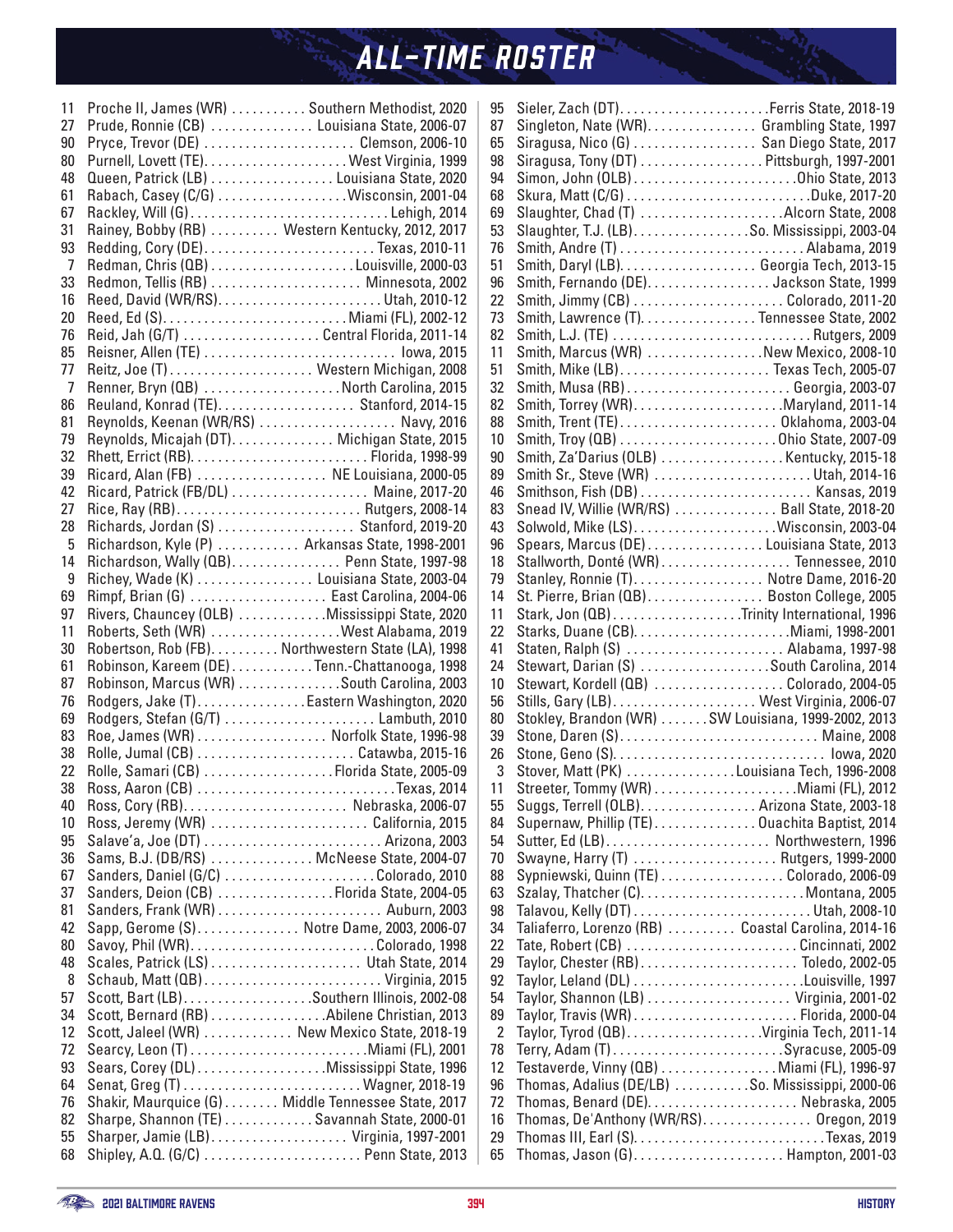| 37       | Thompson, Bennie (DB) Grambling, 1996-99                                                        |
|----------|-------------------------------------------------------------------------------------------------|
| 33       | Thompson, Christian (S) South Carolina State, 2012-13                                           |
| 83       | Thompson, Deonte (WR/RS)  Florida, 2012-14                                                      |
| 16       | Thompson, Germany (WR) New Mexico, 2000                                                         |
| 92       | Thompson, Zach (OLB) Wake Forest, 2015                                                          |
| 85       |                                                                                                 |
| 43       | Toussaint, Fitzgerald (RB) Michigan, 2014                                                       |
| 6        | Townsend, Johnny (P)Florida, 2020                                                               |
| 38       | Trapp, James (DB) Clemson, 1999-2002                                                            |
| 31       | Trawick, Brynden (S) Troy, 2013-15, 2019                                                        |
| 9        |                                                                                                 |
| 29       | Turner, Eric (DB)UCLA, 1996                                                                     |
| 47       | Turner, De'Lance  Alcorn State, 2018                                                            |
| 87       | Turner, Floyd (WR)  Northwestern State (LA), 1996-98                                            |
| 17       | Tyree, David (WR)  Syracuse, 2009                                                               |
| 93       | Tyson, DeAngelo (DE) Georgia, 2012-14                                                           |
| 91       | Upshaw, Courtney (OLB). Alabama, 2012-15                                                        |
| 96       | Urban, Brent (DE) Virginia, 2014-18                                                             |
| 64       | Urschel, John (G/C) Penn State, 2014-16                                                         |
| 40       | Vaughn, Cassius (CB) Mississippi, 2015                                                          |
| 77       |                                                                                                 |
| 80       | Vickers, Lee (TE).  North Alabama, 2007                                                         |
| 68       | Vincent, Keydrick (G). Mississippi, 2005-06                                                     |
| 44       |                                                                                                 |
| 33       | Waddell, Reggie (DB)  W. Illinois, 2001                                                         |
| 71       |                                                                                                 |
| 88       | Wainwright, Frank (TE) N. Colorado, 1999-2000                                                   |
| 79       | Walker, Casey (DT) Oklahoma, 2014                                                               |
| 41       |                                                                                                 |
| 25       | Walker, Tray (CB) Texas Southern, 2015                                                          |
| 17       | Wallace, Mike (WR). Mississippi, 2016-17                                                        |
| 84       | Waller, Darren (WR/TE). Georgia Tech, 2015-16                                                   |
| 38       | Walls, Raymond (CB). Southern Mississippi, 2003-04                                              |
| 46       |                                                                                                 |
| 95       |                                                                                                 |
|          |                                                                                                 |
| 85       |                                                                                                 |
|          | Ward, Dedric (WR/RS) Northern Iowa, 2003                                                        |
| 53<br>96 | Ward, Jihad (DE)  Illinois, 2019-20                                                             |
| 31       | Washington, Broderick (DT). Texas Tech, 2020                                                    |
| 93       | Washington, Fabian (CB)  Nebraska, 2008-10                                                      |
|          | Washington, Keith (DE) UNLV, 1997-2000                                                          |
| 15<br>82 | Washington, Kelley (WR)  Tennessee, 2009                                                        |
|          | Watson, Benjamin (TE) Georgia, 2016-17                                                          |
| 98<br>21 | Weaver, Anthony (DE) Notre Dame, 2002-05                                                        |
|          | Webb, Lardarius (DB) Nicholls State, 2009-17                                                    |
| 79       | Webster, Larry (DL) Maryland, 1996-2001                                                         |
| 32       | Weddle, Eric (S) Utah, 2016-18                                                                  |
| 57       | Welch, Kristian (LB) lowa, 2020                                                                 |
| 84       | Wesley, Antoine (WR) Texas Tech, 2020                                                           |
| 77       |                                                                                                 |
| 28       | West, Terrance (RB)  Towson, 2015-17                                                            |
| 14       |                                                                                                 |
| 12       | Wheelwright, Ernie (WR)  Minnesota, 2008                                                        |
| 18       | White, DeAndrew (WR) Alabama, 2020                                                              |
| 30<br>14 | White, Jamel (RB) South Dakota, 2004-05                                                         |
| 40       | White, Tim (WR/RS) Arizona State, 2017-18                                                       |
| 83       | Whitehead, Jermaine (DB). Auburn, 2015                                                          |
|          | Wilcox, Daniel (TE). Appalachian State, 2004-08                                                 |
| 54       |                                                                                                 |
| 63<br>98 | Williams, Bobbie (G)  Arkansas, 2012<br>Williams, Brandon (DT) Missouri Southern State, 2013-20 |

| 29             | Williams, Cary (CB) Washburn, 2009-12              |
|----------------|----------------------------------------------------|
| 49             | Williams, Chad (S)  Southern Mississippi, 2002-05  |
| 47             | Williams, Chavis (OLB) Alabama, 2011               |
| 27             | Williams, Darious (CB)  Alabama-Birmingham, 2018   |
| 87             | Williams, Demetrius (WR) Oregon, 2006-09           |
| 76             | Williams, Erik (OL) Central State (OH), 2001       |
| 57             | Williams, Jerroll (LB) Purdue, 1996                |
| 36             | Williams, John (CB)Southern, 1997-98               |
| 15             | Williams, LaQuan (WR) Maryland, 2011-12            |
| 87             | Williams, Maxx (TE)Minnesota, 2015-18              |
| 23             | Williams, Moe (RB) Kentucky, 2001                  |
| 34             |                                                    |
| 72             | Williams, Sammy (OL) Oklahoma, 1998-2001           |
| 56             | Williams, Tim (OLB)  Alabama, 2017-19              |
| 29             | Williams, Tramon (CB). Louisiana Tech, 2020        |
| 34             | Williams, Ty'Son (RB)  BYU, 2020                   |
| 63             | Williams, Wally (OL). Florida A&M, 1996-98         |
| 17             | Willis, Matt (WR) UCLA, 2007                       |
| 37             |                                                    |
| 47             |                                                    |
| 87             |                                                    |
| 82             |                                                    |
| 28             | Winborne, Jamaine (DB)  Virginia, 2005-07          |
| 95             |                                                    |
| 59             | Woodfin, Zac (LB) Ala.-Birmingham, 2005            |
| 39             | Woodhead, Danny (RB). Chadron State, 2017          |
| 26             | Woodson, Rod (CB/S) Purdue, 1998-2001              |
| 93             |                                                    |
| 81             |                                                    |
| $\overline{2}$ | Wright, Anthony (QB)  South Carolina, 2002-05      |
| 24             | Wright, Shareece (CB) Southern California, 2015-16 |
| 85             | Wynn, Milton (WR). Washington State, 2002          |
| 73             | Yanda, Marshal (G/T)lowa, 2007-19                  |
| 80             | Yarborough, Ryan (WR). Wyoming, 1997-98            |
| 40             | Young, Kenny (LB) UCLA, 2018-19                    |
| 25             | Young, Tavon (CB) Temple, 2016-20                  |
| 15             |                                                    |
| 28             | Zbikowski, Tom (S)  Notre Dame, 2008-11            |
| 10             |                                                    |
| 70             | Zielinski, Matt (DT) Duke, 2004                    |
| 63             | Zitelli, Emmett (C)  Purdue, 1999                  |
| 53             |                                                    |

**Note:** The all-time alphabetical roster lists the last-known in-season jersey number worn by a player. The roster includes every year a player was on the team, whether active, IR or PUP list. Additionally, if a player was on the Ravens' 53-man roster at any time, he appears. (However, the roster does not include players who solely spent time on the practice squad or in training camp.)

The all-time numerical roster on the following pages lists all of the jersey numbers worn by a Raven. An example would be NT Kelly Gregg, who wore both 73 and 97 jerseys.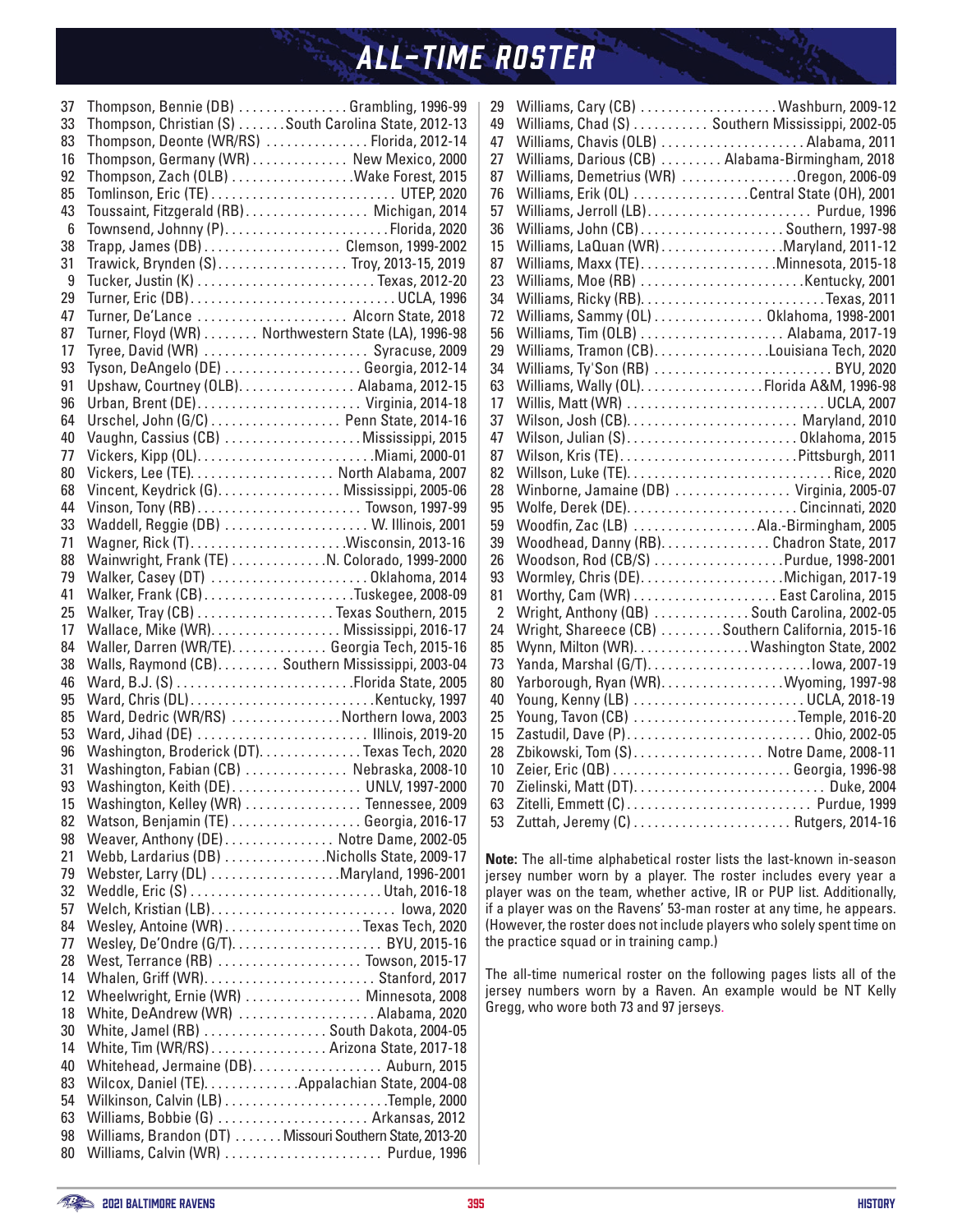| 1              | Cunningham, Randall  QB                        |  |
|----------------|------------------------------------------------|--|
| $\overline{2}$ | Bouman, Todd. QB                               |  |
|                | Clausen, Jimmy  QB                             |  |
|                | Huntley, Tyler  QB                             |  |
|                | Taylor, Tyrod QB                               |  |
|                | Wright, Anthony QB                             |  |
| 3              | Griffin III, Robert  QB                        |  |
|                |                                                |  |
| 4              | $Harbaugh, Jim \ldots \ldots \ldots \ldots QB$ |  |
|                |                                                |  |
| 5              | Flacco, Joe QB                                 |  |
|                |                                                |  |
|                | Richardson, Kyle P                             |  |
| 6              |                                                |  |
|                |                                                |  |
|                |                                                |  |
|                | Nedney, Joe K                                  |  |
|                |                                                |  |
|                | Townsend, JohnnyP                              |  |
|                |                                                |  |
| 7              | Boller, Kyle  QB                               |  |
|                |                                                |  |
|                | Mallett, Ryan  QB                              |  |
|                | McSorley, Trace QB                             |  |
|                | Redman, Chris  QB                              |  |
|                | Renner, Bryn. QB                               |  |
| 8              | Boller, Kyle  QB                               |  |
|                | Dilfer, Trent QB                               |  |
|                |                                                |  |
|                | Finnerty, Cullen  QB                           |  |
|                | Jackson, Lamar QB                              |  |
|                |                                                |  |
| 9              | Schaub, Matt  QB                               |  |
|                | McNair, Steve. 0B                              |  |
|                | Montgomery, Greg. P                            |  |
|                |                                                |  |
|                | Tucker, Justin K                               |  |
| 10             | Bulger, Marc. QB                               |  |
|                | Case, Stoney. QB                               |  |
|                | Moore, Chris. WR                               |  |
|                | Ross, Jeremy WR                                |  |
|                | Smith, Troy  QB                                |  |
|                | Stewart, Kordell QB                            |  |
|                | Zeier, Eric 0B                                 |  |
| 11             | Aiken, Kamar WR                                |  |
|                | Blake, Jeff QB                                 |  |
|                | Darling, Devard WR                             |  |
|                | Johnson, Patrick WR                            |  |
|                | Nash, Marcus. WR                               |  |
|                | Perriman, Breshad  WR                          |  |
|                | Proche II, James WR                            |  |
|                | Roberts, Seth WR                               |  |
|                | Smith, Marcus WR                               |  |
|                | Smith, Troy  QB                                |  |
|                |                                                |  |
|                | Stark, Jon 0B                                  |  |
| 12             | Stokley, Brandon WR<br>Abney, Derek WR/RS      |  |
|                |                                                |  |

|    | Banks, Tony. 0B         |  |
|----|-------------------------|--|
|    | Beck, John 0B           |  |
|    | Campanaro, Michael WR   |  |
|    |                         |  |
|    | Jones, Jacoby WR/RS     |  |
|    |                         |  |
|    | Scott, Jaleel WR        |  |
|    | St. Pierre, Brian 0B    |  |
|    | Testaverde, Vinny  QB   |  |
|    | Waller, Darren TE/WR    |  |
|    | Wheelwright, Ernie  WR  |  |
| 13 |                         |  |
|    | Brown, John. WR         |  |
|    | Davis, Billy  WR        |  |
|    | Duvernay, Devin. WR     |  |
|    | Givens, Chris. WR       |  |
|    | Matthews, Chris. WR     |  |
|    | Mellette, Aaron  WR     |  |
| 14 | Anderson, Derek  QB     |  |
|    | Brown, MarlonWR         |  |
|    | Harper, Justin WR       |  |
|    | Hester Sr., Devin WR/RS |  |
|    | Richardson, Wally  QB   |  |
|    | St. Pierre, Brian 0B    |  |
|    | Stokley, Brandon WR     |  |
|    | Whalen, Griff  WR       |  |
|    | White, Tim WR/RS        |  |
| 15 | Armour, Justin WR       |  |
|    | Brown, MarquiseWR       |  |
|    | Campanaro, Michael WR   |  |
|    | Copper, Terrance WR     |  |
|    | Crabtree, Michael WR    |  |
|    | Horsey, Albert. WR      |  |
|    |                         |  |
|    | Mallett, Ryan  QB       |  |
|    | Washington, Kelley  WR  |  |
|    | Williams, LaQuanWR      |  |
|    | Zastudil, Dave.<br>. P  |  |
| 16 | Adeboyejo, Quincy WR    |  |
|    | Britton, Eddie WR       |  |
|    | Clay, Kaelin WR/RS      |  |
|    | Figurs, YamonWR/RS      |  |
|    | Mayle, Vince. WR        |  |
|    | Moore, Clarence WR      |  |
|    | Morgan, Joe WR          |  |
|    | Reed, David. WR/RS      |  |
|    | Thomas, De'AnthonyWR/RS |  |
|    | Thompson, Germany WR    |  |
|    | Wynn, Milton WR         |  |
| 17 | Brooks, NateDB          |  |
|    | Butler, Jeremy  WR      |  |
|    | Doss, Tandon WR         |  |
|    | Lasley, Jordan WR       |  |
|    | Maxwell, Marcus. WR     |  |
|    | Tyree, David WR         |  |
|    | Wallace, Mike WR        |  |
|    |                         |  |
|    |                         |  |

| 18 | Brown, Curtis WR       |  |
|----|------------------------|--|
|    | Grbac, Elvis. QB       |  |
|    | Maclin, Jeremy WR      |  |
|    |                        |  |
|    | Perriman, Breshad  WR  |  |
|    | Stallworth, DontéWR    |  |
|    | White, DeAndrew WR     |  |
| 19 | Mitchell, Scott  QB    |  |
| 20 | Herring, $Kim$         |  |
|    | Reed, Ed S             |  |
|    |                        |  |
| 21 | Byner, Earnest  RB     |  |
|    | Ingram II, Mark  RB    |  |
|    | Elliott, DeShon S      |  |
|    | McAlister, Chris CB    |  |
|    | Metcalf, Eric RB       |  |
|    | Webb, Lardarius. CB    |  |
|    |                        |  |
|    | Williams, John CB      |  |
| 22 | Brew, Dorian. DB       |  |
|    | Carter, DaleDB         |  |
|    |                        |  |
|    | Knight, Tom CB         |  |
|    |                        |  |
|    | Rolle, Samari CB       |  |
|    | Smith, Jimmy CB        |  |
|    | Starks, Duane CB       |  |
|    | Tate, Robert. CB       |  |
| 23 | Averett, Anthony  CB   |  |
|    | Baldwin, Randy  RB     |  |
|    |                        |  |
|    | Brown, Chykie  CB      |  |
|    | Cason, Antoine CB      |  |
|    | Cotton, Kenyon. FB     |  |
|    | Jefferson, Tony. S     |  |
|    | Hunter, Dameon RB      |  |
|    | Hunter, Earnest. RB    |  |
|    |                        |  |
|    | Lewis, Kendrick S      |  |
|    | McGahee, Willis  RB    |  |
|    | Williams, Moe  RB      |  |
|    | Winborne, JamaineDB    |  |
| 24 | Arrington, Kyle CB     |  |
|    | Brady, Donny DB        |  |
|    | Carr, Brandon CB       |  |
|    |                        |  |
|    | Carter, DaleCB         |  |
|    | Foxworth, Domonique CB |  |
|    | Graham, Corey CB       |  |
|    | Peters, Marcus CB      |  |
|    | Phillips, AnwarCB      |  |
|    | Pittman, David  CB     |  |
|    | Porter, Alvin DB       |  |
|    |                        |  |
|    | Stewart, Darian S      |  |
|    | Wright, Shareece. CB   |  |
| 25 | Carr, Chris CB/RS      |  |
|    | Cook, Emanuel S        |  |
|    | Jackson, Asa CB/RS     |  |
|    | Jenkins, De'Ron. DB    |  |
|    |                        |  |
|    | Love, Clarence DB      |  |
|    | Oglesby, EvanCB        |  |
|    | Walker, Tray CB        |  |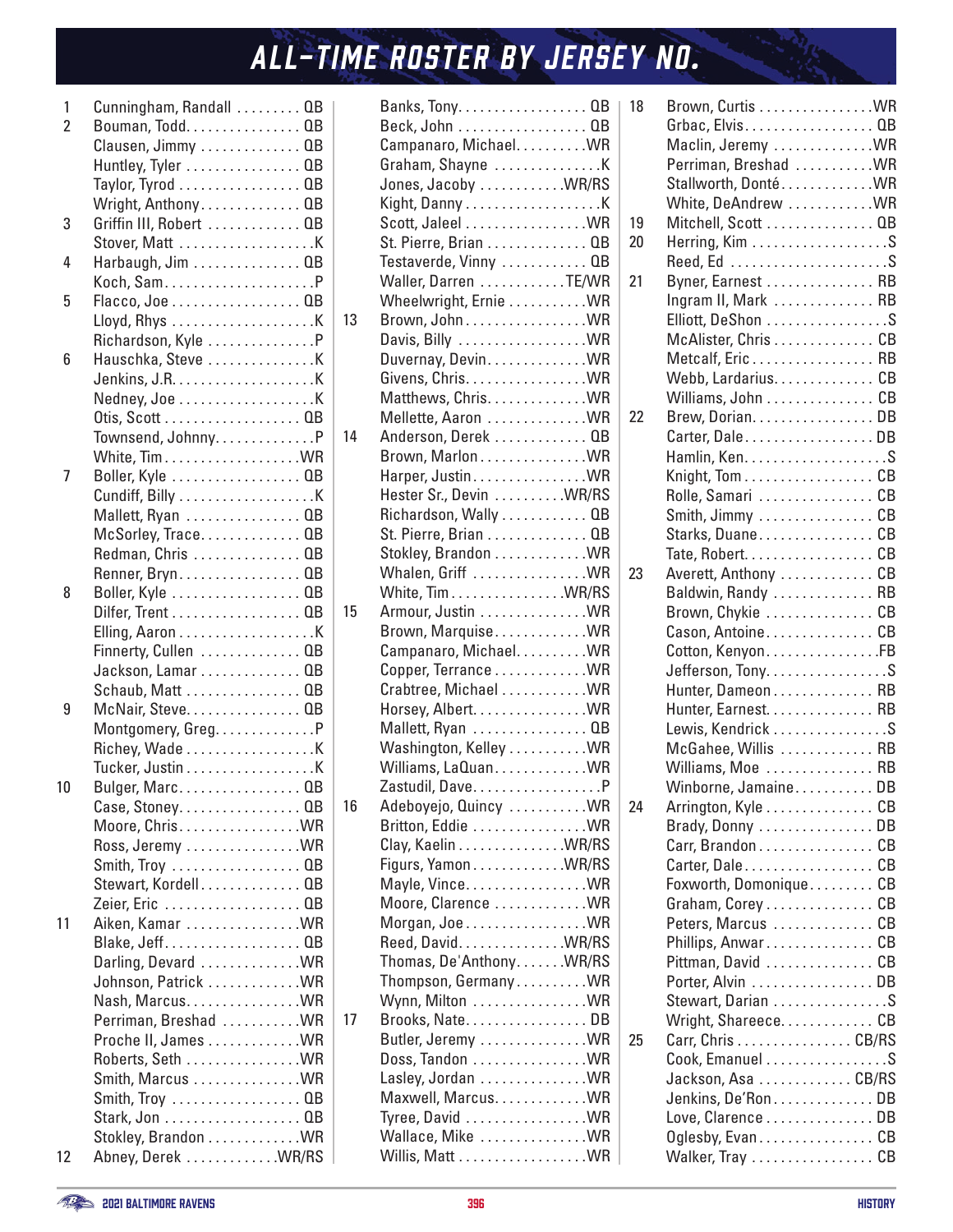|    | Young, Tavon. CB       |    |
|----|------------------------|----|
|    | Zbikowski, Tom. S      |    |
| 26 | Canady, Maurice CB     |    |
|    |                        |    |
|    | Cook, Emanuel S        |    |
|    |                        |    |
|    | Fuller, Corey  CB/S    |    |
|    | Holmes, Priest  RB     |    |
|    | Landry, Dawan S        |    |
|    | Powers, Jerraud CB     |    |
|    | Stone, Geno S          |    |
|    | Woodson, Rod CB/S      |    |
|    |                        |    |
| 27 | Dobbins, J.K RB        |    |
|    | Jackson, Asa CB/RS     |    |
|    | Jones, Cyrus. CB/RS    |    |
|    | Moore, Stevon S        |    |
|    | Mouton, CashCB         |    |
|    | Price, Sheldon  CB     |    |
|    | Prude, Ronnie. CB      |    |
|    |                        |    |
|    | Sapp, GeromeS          |    |
|    | West, Terrance RB      |    |
|    |                        |    |
|    | Williams, Darious. CB  |    |
| 28 | Averett, Anthony  CB   |    |
|    | Baxter, Gary DB        |    |
|    | Berry, Damien. RB      |    |
|    | Bethel, Justin CB      |    |
|    | McAlister, Chris CB    |    |
|    | Richards, Jordan DB    |    |
|    | Trawick, Brynden. S    |    |
|    | West, Terrance RB      |    |
|    | Winborne, JamaineDB    |    |
|    | Zbikowski, Tom. S      |    |
| 29 | Allen, Terry RB        |    |
|    | Evans, Charles FB      |    |
|    | Forsett, Justin. RB    |    |
|    |                        | .S |
|    | Huff, Michael          |    |
|    | Humphrey, Marlon CB    |    |
|    | Jackson, Asa CB        |    |
|    | Lyons, Lamar. DB       |    |
|    | Martin, DerrickCB      |    |
|    | Taylor, Chester RB     |    |
|    | Thomas III, Earl S     |    |
|    | Turner, Eric DB        |    |
|    | Williams, Cary CB      |    |
|    | Williams, Tramon CB    |    |
| 30 | Ayanbadejo, Obafemi FB |    |
|    | Daniel, Eugene CB      |    |
|    | Daniels, P.J RB        |    |
|    | Dixon, Kenneth. RB     |    |
|    |                        |    |
|    | Magee, Terrence RB     |    |
|    | Miller, Prince  CB     |    |
|    | Paschal, Marcus S      |    |
|    | Pierce, Bernard  RB    |    |
|    | Robertson, Rob. FB     |    |
|    | White, Jamel  RB       |    |

| 31 | Brooks, Terrence S      |
|----|-------------------------|
|    |                         |
|    | Brown, Omar S           |
|    | Daniel, Robertson DB    |
|    | Dorsey, Khalil CB       |
|    | Jones, Rondell S        |
|    | Lewis, Jamal. RB        |
|    | Lewis-Harris, Chris  CB |
|    | Pollard, BernardS       |
|    | Rainey, Bobby. RB       |
|    | Trawick, Brynden. S     |
|    | Washington, Fabian. CB  |
| 32 | Elliott, DeShon S       |
|    | Gash, SamFB             |
|    | Ihedigbo, James S       |
|    | Lawrence, Matt RB       |
|    |                         |
|    | Price, Sheldon  CB      |
|    | Rhett, Errict RB        |
|    | Smith, Musa RB          |
|    | Weddle, Eric S          |
| 33 | Elam, MattS             |
|    | Gilchrist, MarcusS      |
|    | Green, Justin FB        |
|    | Harris, Davontae  CB    |
|    |                         |
|    | Hoard, Leroy RB         |
|    | Holmes, Priest  RB      |
|    | Hughley, Delvin  CB     |
|    | Jackson, Bennett. S     |
|    | McClain, Le'Ron. FB     |
|    | McCrae, Tony CB         |
|    | Morris, Byron "Bam"  RB |
|    |                         |
|    | Morrow, Harold FB       |
|    | Thompson, Christian S   |
|    | Waddell, Reggie. DB     |
| 34 | Averett, Anthony  CB    |
|    | Collins Alex <b>RR</b>  |
|    | Graham, Jay RB          |
|    | Knight, Tom CB          |
|    | Mughelli, Ovie FB       |
|    | Parmele, Jalen RB       |
|    | Rainey, Bobby. RB       |
|    | Ross, Cory RB           |
|    | Scott, Bernard  RB      |
|    | Taliaferro, Lorenzo RB  |
|    | Williams, John CB       |
|    | Williams, Ricky RB      |
|    | Williams, Ty'Son. RB    |
| 35 | Allen, Anthony  RB      |
|    | Arrington, Kyle CB      |
|    |                         |
|    | Bailey, Robert. DB      |
|    | Boykin, Brandon  CB     |
|    | Edwards, Gus RB         |
|    | Gardner, Carwell FB     |
|    |                         |
|    | Love, Clarence DB       |

| 36 | Waddell, Reggie. DB<br>Wright, Shareece. CB<br>Booth, Isaac  DB |  |
|----|-----------------------------------------------------------------|--|
|    | Clark, Chuck S                                                  |  |
|    | Dowden, Corey. DB                                               |  |
|    | Gorrer, DannyCB                                                 |  |
|    | Leonhard, Jim. S                                                |  |
|    |                                                                 |  |
|    | McCann, Bryan CB<br>Miles, JeromyS                              |  |
|    | Sams, B.J. DB/RS                                                |  |
|    | Williams, John CB                                               |  |
|    | Young, Tavon. CB                                                |  |
| 37 | Allen, Javorius RB                                              |  |
|    |                                                                 |  |
|    | Considine, SeanS                                                |  |
|    | Fitzhugh, Keith S                                               |  |
|    | Gorrer, DannyCB                                                 |  |
|    | Lake, CarnellS                                                  |  |
|    | Marshall, ImanCB                                                |  |
|    | McCann, Bryan CB/RS                                             |  |
|    | McClain, Le'Ron. FB                                             |  |
|    | Sanders, Deion. CB                                              |  |
|    | Thompson, Bennie. DB                                            |  |
|    | Waddell, Reggie. DB                                             |  |
|    | Wilson, Josh. CB                                                |  |
| 38 |                                                                 |  |
|    | Anderson, Mike RB                                               |  |
|    | Bonds, TerrellCB                                                |  |
|    | Brown, Omar S                                                   |  |
|    | Butler, Robb DB                                                 |  |
|    | Draughn, Shaun RB                                               |  |
|    | Franks, Dominique CB                                            |  |
|    | Jean-Baptiste, Stanley CB                                       |  |
|    | Langford, Jeremy RB                                             |  |
|    | Langham, Antonio DB                                             |  |
|    | McKie, Jason FB                                                 |  |
|    | Melvin, Rashaan  CB                                             |  |
|    | Parmele, Jalen RB                                               |  |
|    | Rolle, Jumal CB                                                 |  |
|    | Ross, Aaron CB                                                  |  |
|    | Trapp, James DB                                                 |  |
|    | Walls, Raymond CB                                               |  |
| 39 | Canady, Maurice  CB                                             |  |
|    | Carr, Brandon CB                                                |  |
|    | Davis, Will. CB                                                 |  |
|    | Jacobs, Tramain. CB                                             |  |
|    | Johnson, Chris CB                                               |  |
|    | Luchey, NickFB                                                  |  |
|    | Ricard, Alan FB                                                 |  |
|    | Stone, Daren S                                                  |  |
|    | Woodhead, Danny RB                                              |  |
| 40 | Cotton, Kenyon. FB                                              |  |
|    | Daniel, Robertson  CB                                           |  |
|    | Edison, Pedro TE                                                |  |
|    | Gerard, K.JS                                                    |  |
|    | Harrison, Malik. LB                                             |  |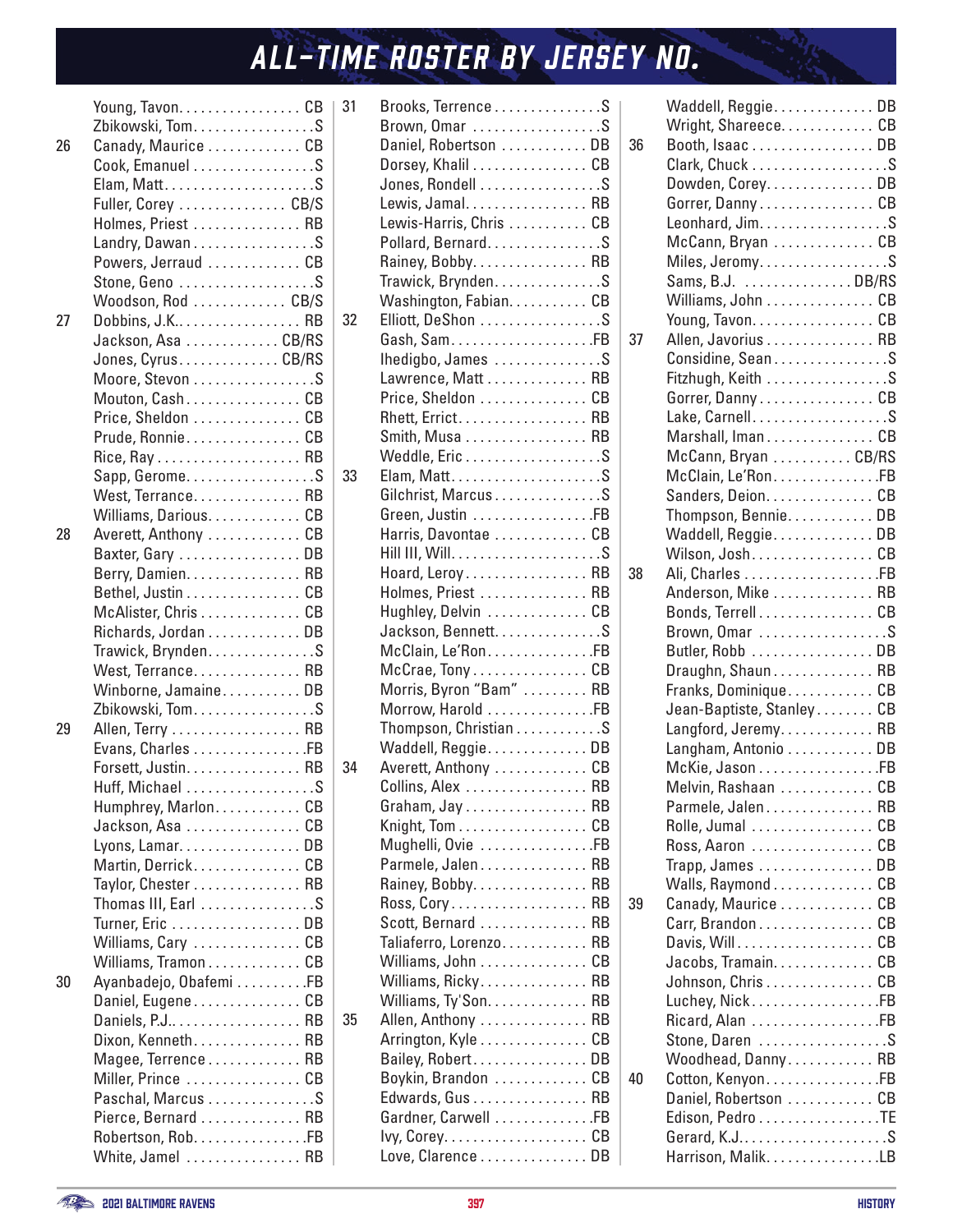|    | Juszczyk, Kyle FB         |  |
|----|---------------------------|--|
|    | Ross, Cory RB             |  |
|    | Vaughn, Cassius. CB       |  |
|    | Whitehead, Jermaine CB    |  |
|    | Young, Kenny LB           |  |
| 41 | Levine Sr., Anthony DB/LB |  |
|    | Staten, Ralph S           |  |
|    |                           |  |
|    | Walker, Frank CB          |  |
| 42 | Brew, Dorian. DB          |  |
|    | Greenwood, Chris  CB      |  |
|    | Huff, Marqueston. S       |  |
|    | Mitchell, Anthony DB      |  |
|    | Neal, Lorenzo FB          |  |
|    | Norton, Zach. CB          |  |
|    | Potts, RooseveltFB        |  |
|    | Ricard, Patrick FB/DL     |  |
|    | Sapp, Gerome. S           |  |
| 43 | Adams, Vashone S          |  |
|    | Hill, Jaylen  CB          |  |
|    | Hill, Justice RB          |  |
|    | Mostert, Raheem RB        |  |
|    | Nakamura, Haruki S        |  |
|    | Poindexter, Anthony S     |  |
|    |                           |  |
|    | Solwold, Mike. LS         |  |
|    | Toussaint, Fitzgerald RB  |  |
| 44 | Brookins, Jason RB        |  |
|    | Gaston, Willie CB         |  |
|    | Humphrey, Marlon CB       |  |
|    | Juszczyk, Kyle FB         |  |
|    | Leach, VontaFB            |  |
|    | Vinson, Tony RB           |  |
|    | Wilcox, Daniel TE         |  |
| 45 | Beyer, Brennen OLB        |  |
|    | Brightful, Lamont RS      |  |
|    | Ferguson, Jaylon OLB      |  |
|    |                           |  |
| 46 | Cox, MorganLS             |  |
|    | Smithson, Fish DB         |  |
|    |                           |  |
| 47 | Brown, Ricky LB           |  |
|    |                           |  |
|    | Desir, Pierre  DB         |  |
|    |                           |  |
|    | Hunter, Javin. WR/CB      |  |
|    | Jones, John TE            |  |
|    |                           |  |
|    | McDermott, Kevin LS       |  |
|    | Turner, De'Lance  RB      |  |
|    | Williams, Chavis. OLB     |  |
|    | Wilson, Julian. S         |  |
| 48 | Collins, Ryan TE          |  |
|    | Edison, Pedro TE          |  |
|    | Ford, ChaseTE             |  |
|    | Gooden, Tavares LB        |  |
|    | Hartley, Frank TE         |  |
|    | Johnson, Tim LB           |  |
|    |                           |  |

|    | Jones, Edgar. LB/TE                     |  |
|----|-----------------------------------------|--|
|    | McClain, Jameel LB                      |  |
|    | Onwuasor, Patrick LB                    |  |
|    | Purnell, Lovett TE                      |  |
|    | Queen, Patrick LB                       |  |
|    | Scales, PatrickLS                       |  |
| 49 | Board, Chris LB                         |  |
|    | Bryant, D.J. 0LB                        |  |
|    | Luckett, CavellisLB                     |  |
|    |                                         |  |
|    | Williams, Chad S                        |  |
| 50 | Alaka, Otaro LB                         |  |
|    | Barnes, AntwanLB                        |  |
|    | Goganious, Keith LB                     |  |
|    | Jackson, Brad LB                        |  |
|    | Johnson, Tim LB                         |  |
|    | Lopez, Nicholas LB                      |  |
|    | McClellan, AlbertLB                     |  |
|    | Polley, TommyLB                         |  |
| 51 | Adeoye, Aaron OLB                       |  |
|    | Ayanbadejo, Brendon LB                  |  |
|    | Brown, Cornell LB                       |  |
|    | Correa, Kamalei LB                      |  |
|    |                                         |  |
|    | Harris, Bernardo LB                     |  |
|    | Smith, Daryl LB                         |  |
|    | Smith, MikeLB                           |  |
| 52 |                                         |  |
| 53 | Bradley, Bam LB                         |  |
|    | Cody, Dan LB/DE                         |  |
|    | Daniels, Dexter. LB                     |  |
|    | McClain, Jameel LB                      |  |
|    | Peters, Tyrell. LB                      |  |
|    | Slaughter, T.JLB                        |  |
|    | Ward, Jihad  DE                         |  |
|    | Zuttah, JeremyC                         |  |
| 54 | Bowser, Tyus OLB                        |  |
|    | Burgess, Prescott LB                    |  |
|    | Green, RoderickLB                       |  |
|    | Hamilton, Adrian  OLB                   |  |
|    | James, Robert LB                        |  |
|    | Johnson, Tim LB                         |  |
|    | McCloud, Tyrus LB                       |  |
|    | Orr, Zachary LB                         |  |
|    | Sutter, Ed LB                           |  |
|    | Taylor, Shannon LB                      |  |
|    |                                         |  |
|    | Wilkinson, Calvin LB<br>Clark, SedricLB |  |
| 55 |                                         |  |
|    |                                         |  |
|    | Sharper, JamieLB                        |  |
|    | Suggs, Terrell OLB                      |  |
| 56 | Babin, Jason. OLB                       |  |
|    | Bynes, Josh LB                          |  |
|    | Caldwell, Mike LB                       |  |
|    | Carter, Chris  OLB                      |  |
|    | Davis, AnthonyLB                        |  |

|    | Gooden, Tavares LB     |    |
|----|------------------------|----|
|    | Haley, Dennis LB       |    |
|    | Hartwell, Edgerton. LB |    |
|    | Jones, Edgar. OLB      |    |
|    | Means, Steven. DE      |    |
|    | Nelson, Jim LB         |    |
|    | Olsavsky, JerryLB      |    |
|    |                        |    |
|    | Williams, Tim. OLB     |    |
| 57 | Brigance, O.J LB       |    |
|    | Bynes, Josh LB         |    |
|    |                        |    |
|    |                        |    |
|    |                        |    |
|    |                        |    |
|    | Welch, Kristian. LB    |    |
|    | Williams, JerrollLB    |    |
| 58 | Boulware, Peter OLB    |    |
|    | Dumervil, Elvis OLB    |    |
|    |                        |    |
|    | Freeny, JonathanLB     |    |
|    | Haley, Dennis LB       |    |
|    | Johnson, Steven LB     |    |
|    | Jones, Alvin LB        |    |
|    | McAdoo, Michael  OLB   |    |
|    | McCune, Robert. LB     |    |
|    | Phillips, Jason LB     |    |
| 59 | Brown, Arthur. LB      |    |
|    | Ellerbe, Dannell LB    |    |
|    | Greisen, Nick LB       |    |
|    | Louis, Lamar LB        |    |
|    | Maese, JoeLS           |    |
|    |                        |    |
|    | Powell, Craig LB       |    |
|    | Woodfin, Zac LB        |    |
| 60 | Brown, JasonG/C        |    |
|    | Crecelius, Randin. G/T |    |
|    | DeVries, Jed OL        |    |
|    | Kooistra, Scott OL     |    |
|    | Kublanow, BrandonC     |    |
|    | Mitchell, Jeff C       |    |
|    | Monroe, Eugene T       |    |
|    | Moore, Nick LS         |    |
| 61 | Bowanko, Luke. C/G     |    |
|    | Elmore, John. 0L       |    |
|    | Everitt, Steve C       |    |
|    |                        |    |
|    | Gibson, GaryDT         |    |
|    | Grasu, Hroniss G       |    |
|    | Jones, Arthur DT       |    |
|    | Lindsay, Everett OL    |    |
|    |                        |    |
|    | Rabach, Casey C/G      |    |
|    | Robinson, Kareem       | DE |
| 62 | Cody, Terrence DT      |    |
|    | Ducasse, Vladimir G    |    |
|    |                        |    |
|    |                        |    |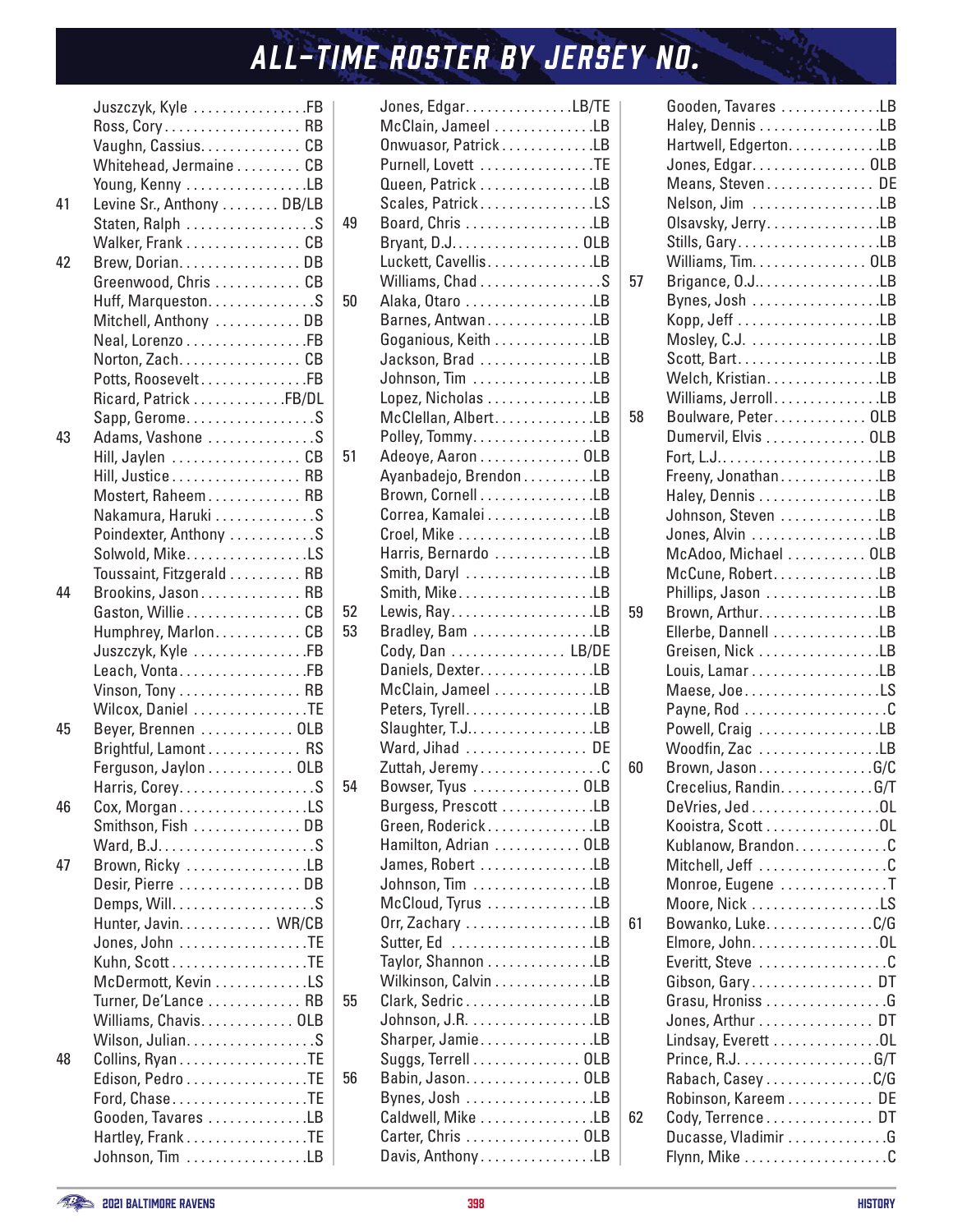|    | Hale, David G/T        |  |
|----|------------------------|--|
|    | Johnson, Kaleb G       |  |
| 63 | Cody, Terrence DT      |  |
|    |                        |  |
|    | Colon, Trystan. C      |  |
|    | Grasu, Hroniss G/C     |  |
|    | Ndukwe, Ikechuku. G    |  |
|    | Szalay, Thatcher C     |  |
|    | Williams, Bobbie G     |  |
|    | Williams, Wally. 0L    |  |
|    | Zitelli, Emmett. C     |  |
| 64 | Cousins, Oniel. G/T    |  |
|    |                        |  |
|    | Mulitalo, Edwin G      |  |
|    |                        |  |
|    | Urschel, JohnG/C       |  |
| 65 |                        |  |
|    |                        |  |
|    | Caylor, Drew OL        |  |
|    | Chester, ChrisC/G      |  |
|    | Gurode, Andre G/C      |  |
|    | Mekari, PatrickG/C     |  |
|    | Siragusa, Nico G       |  |
|    | Thomas, JasonG         |  |
| 66 | Anderson, Bennie OL    |  |
|    | Bolling, Nate DT       |  |
|    | Gradkowski, Gino. C    |  |
|    | Grubbs, Ben G          |  |
|    | Hellestrae, Dale LS    |  |
|    |                        |  |
|    | Hudson, John LS        |  |
|    | Jensen, Ryan G/C       |  |
|    |                        |  |
| 67 | Boren, Justin G/C      |  |
|    | Bredeson, Ben G        |  |
|    | Guy, Lawrence<br>DE    |  |
|    | Hernandez, Adam OL     |  |
|    | Lewis-Moore, Kapron DE |  |
|    | Nembot, StephaneT      |  |
|    | Neujahr, Quentin C     |  |
|    |                        |  |
|    | Sanders, Daniel G/C    |  |
| 68 | Bilukidi, Christo  DT  |  |
|    | McKinney, Brandon. DT  |  |
|    |                        |  |
|    | Skura, MattC/G         |  |
|    | Vincent, KeydrickG     |  |
| 69 | Blackshear, Jeff. G    |  |
|    | Crawford, Aaron  DT    |  |
|    | Franklin, Aubrayo DT   |  |
|    | Henry, Willie DT       |  |
|    |                        |  |
|    | Rodgers, Stefan T      |  |
|    | Slaughter, Chad T      |  |
| 70 | Arvie, Herman OL       |  |
|    |                        |  |

|    | $\mathsf{Bergstrom}, \mathsf{ Tony}, \ldots, \ldots, \mathsf{G/T}$ |    |  |
|----|--------------------------------------------------------------------|----|--|
|    | Donnal, Andrew G/T                                                 |    |  |
|    | Ehinger, Parker. G                                                 |    |  |
|    |                                                                    |    |  |
|    | Harewood, RamonG/T                                                 |    |  |
|    | Houser, Kevin LS                                                   |    |  |
|    | Katula, Matt LS                                                    |    |  |
|    | Nugent, Dave  DT                                                   |    |  |
|    | Swayne, Harry T                                                    |    |  |
|    |                                                                    |    |  |
|    | Zielinski, Matt. DT                                                |    |  |
| 71 | Ellis, Justin DT                                                   |    |  |
|    | Eluemunor, Jermaine G/T                                            |    |  |
|    | Folau, SpencerT                                                    |    |  |
|    | Gaither, Jared. T                                                  |    |  |
|    | Wagner, Rick T                                                     |    |  |
| 72 | Cook, Damion T                                                     |    |  |
|    | Dafney, BernardOL                                                  |    |  |
|    | Ellison, Atiyyah DT                                                |    |  |
|    | Lewis, Alex G/T                                                    |    |  |
|    | Mattison, Bryan DL/OL                                              |    |  |
|    | Osemele, Kelechi. G/T                                              |    |  |
|    | Parker, J'vonne  DT                                                |    |  |
|    | Powers, Ben G                                                      |    |  |
|    | Searcy, Leon. T                                                    |    |  |
|    | Thomas, Benard DE                                                  |    |  |
|    | Williams, Sammy 0L                                                 |    |  |
| 73 |                                                                    |    |  |
|    | Gregg, Kelly  DT                                                   |    |  |
|    | Yanda, Marshal G/T                                                 |    |  |
| 74 | Atkins, James. 0L                                                  |    |  |
|    | Bobo, Orlando OL                                                   |    |  |
|    | Hurst, James G/T                                                   |    |  |
|    | Kracalik, Mike T                                                   |    |  |
|    |                                                                    |    |  |
|    | Oher, MichaelT                                                     |    |  |
|    | Phillips, Tyre G/T                                                 |    |  |
|    | Webster, Larry  DT                                                 |    |  |
|    | Williams, Larry DT                                                 |    |  |
| 75 | Ogden, Jonathan T                                                  |    |  |
| 76 | Bernstein, Alex. OL                                                |    |  |
|    | Gordon, Amon  DT                                                   |    |  |
|    | Hale, David G/T                                                    |    |  |
|    | Johnson, Jarret 0LB                                                |    |  |
|    | Powell, Carl.                                                      | DE |  |
|    |                                                                    |    |  |
|    | Robinson, Kareem DE                                                |    |  |
|    | Rodgers, Jake T                                                    |    |  |
|    | Shakir, Maurquice G                                                |    |  |
|    | Smith, Andre. T                                                    |    |  |
|    | Williams, Erik 0L                                                  |    |  |
| 77 |                                                                    |    |  |
|    | Bozeman, Bradley G/C                                               |    |  |
|    | Brooks, EthanT                                                     |    |  |
|    | Brown, Orlando T                                                   |    |  |
|    | Howard, Austin T                                                   |    |  |
|    | Jensen, Ryan OL                                                    |    |  |
|    |                                                                    |    |  |

|    | Vickers, Kipp. OL      |  |
|----|------------------------|--|
|    | Wesley, De'Ondre G/T   |  |
| 78 | Brown, Orlando T       |  |
|    | Brown Jr., Orlando. T  |  |
|    | Fitzpatrick, Larry  DT |  |
|    | Footman, Dan DL        |  |
|    | McKinnie, Bryant. T    |  |
|    | Pierce, Michael  DT    |  |
|    |                        |  |
|    | Terry, Adam T          |  |
|    | Williams, Sammy OL     |  |
| 79 | Anderson, Willie T     |  |
|    | LeVoir, Mark G/T       |  |
|    |                        |  |
|    | Pashos, Tony. T        |  |
|    | Reynolds, Micajah DT   |  |
|    | Stanley, Ronnie T      |  |
|    | Walker, Casey. DT      |  |
|    | Webster, Larry DL      |  |
| 80 | Bannister, Alex WR     |  |
|    | Bishop, Harold TE      |  |
|    | Boykin, Miles WR       |  |
|    | Curtis, TonyTE         |  |
|    |                        |  |
|    | Drew, DavonTE          |  |
|    | Gillmore, Crockett TE  |  |
|    | Hymes, Randy. WR       |  |
|    | Purnell, Lovett TE     |  |
|    | Sanders, FrankWR       |  |
|    |                        |  |
|    | Stokley, Brandon WR    |  |
|    | Vickers, Lee TE        |  |
|    | Williams, Calvin WR    |  |
|    |                        |  |
|    | Yarborough, Ryan WR    |  |
| 81 | Boldin, Anquan. WR     |  |
|    |                        |  |
|    | Coates, Ben TE         |  |
|    | Daniels, Owen TE       |  |
|    | Darling, Devard WR     |  |
|    | Escobar, Gavin TE      |  |
|    | Hambrick, Kenyon WR    |  |
|    | Hurst, Hayden. TE      |  |
|    | Hymes, Randy. WR       |  |
|    | Jackson, Michael  WR   |  |
|    | Moore, Clarence WR     |  |
|    | Pierce, Aaron TE       |  |
|    | Reynolds, Keenan WR/RS |  |
|    | Smith, Marcus WR       |  |
|    | Worthy, CamWR          |  |
| 82 | Alexander, DerrickWR   |  |
|    |                        |  |
|    | Harper, Justin. WR     |  |
|    | Jones, Terry TE        |  |
|    | LeBel, Harper TE       |  |
|    | Nordin, Jake TE        |  |
|    |                        |  |